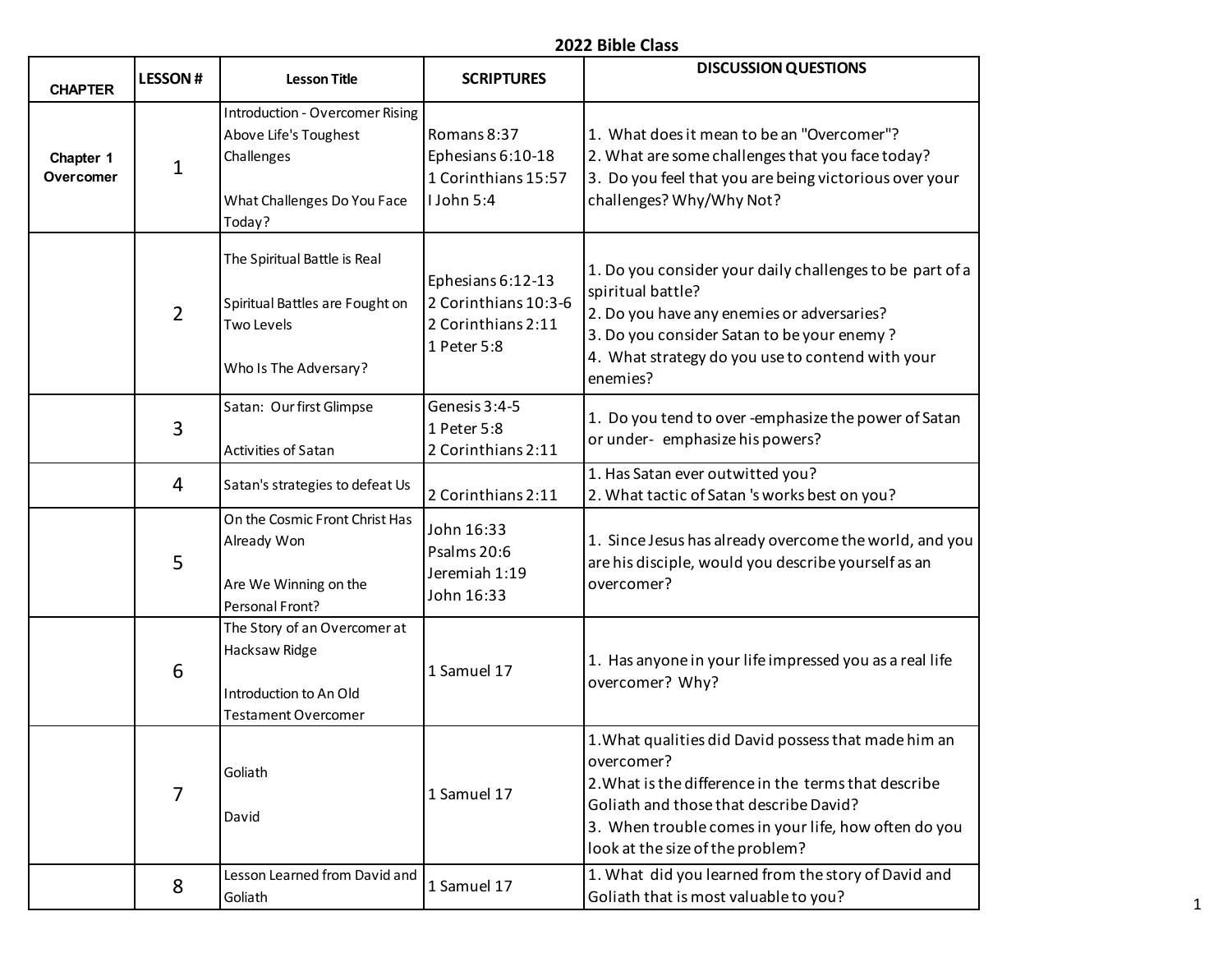| <b>CHAPTER</b>                                            | <b>LESSON#</b> | <b>Lesson Title</b>                                                                                    | <b>SCRIPTURES</b>                                                              | <b>DISCUSSION QUESTIONS</b>                                                                                                                                                                                                                      |
|-----------------------------------------------------------|----------------|--------------------------------------------------------------------------------------------------------|--------------------------------------------------------------------------------|--------------------------------------------------------------------------------------------------------------------------------------------------------------------------------------------------------------------------------------------------|
| Chapter 2<br>Overcoming<br>Weakness<br>with Strength      | 9              | Spiritual Warfare (Ephesian<br>$6:10-11$<br><b>Overcoming Weakness With</b><br>Strength                | Ephesians 6:10-11<br>Joshua 1:6-9<br>1 Chronicles 28:20<br>1 Corinthians 16:13 | 1. Ephesians 6:11 tells us to be strong so that we can<br>stand. Why aren't we commanded to fight?<br>2. All of us have weaknesses in certain areas. What are<br>your weaknesses? Strengths?<br>3. What does it mean to be "strong in the Lord"? |
|                                                           | 10             | The Power of God<br>How to Download the Strength<br>of God                                             | Psalm 46:1<br>Psalm 119:28<br>Psalm 27:14<br>2 Corinthians 12:10               | 1. Since God has so much power and strength, why do<br>we still try to do things in our own strength?<br>2. How do you download the strength of God?<br>3. What does 2 Corinthians 12:9-10 mean to you?                                          |
|                                                           | 11             | Being Strong in the Lord: What<br>to do/What not to do<br><b>God's Promises Concerning</b><br>Strength | 1 Samuel 28:3-24<br>1 Samuel 30:1-20<br>2 Corinthians 12:10                    | 1. Contrast the actions of David in 1 Samuel 30 and<br>Saul in 1 Samuel 28.                                                                                                                                                                      |
| Chapter 3<br>Overcoming<br><b>Falsehood</b><br>with Truth | 12             | Overcoming Falsehood with<br>Truth<br><b>Belt of Truth</b><br>Meaning of "Gird up your loins"          | Ephesians 6:14                                                                 | 1. What is the significance of the Belt of truth?<br>2. What does it mean to "gird up your loins"?                                                                                                                                               |
|                                                           | 13             | Is Truth Dead?<br>What is Truth?                                                                       | John 14:6                                                                      | Define:<br>Truth<br><b>Alternative Facts</b><br>Spin<br>Subjective truth                                                                                                                                                                         |
|                                                           | 14             | <b>Truth on Trial</b><br><b>Scriptures Concerning Truth</b>                                            | John 18:37-38<br>John 14:6<br>John 17:17-19                                    | 1. Who determines what is true?<br>2. What are some ways we lie?<br>3. Why is truth to be our primary concern?                                                                                                                                   |
|                                                           | 15             | Characteristics of Truth<br>Thy Word is Truth                                                          | John 17:17                                                                     | Are these statement True or False? Why?<br>All truth is relative.<br>There are no absolute truths.<br>There is no truth.<br>You cannot know truth.<br>Each person has their own truth.                                                           |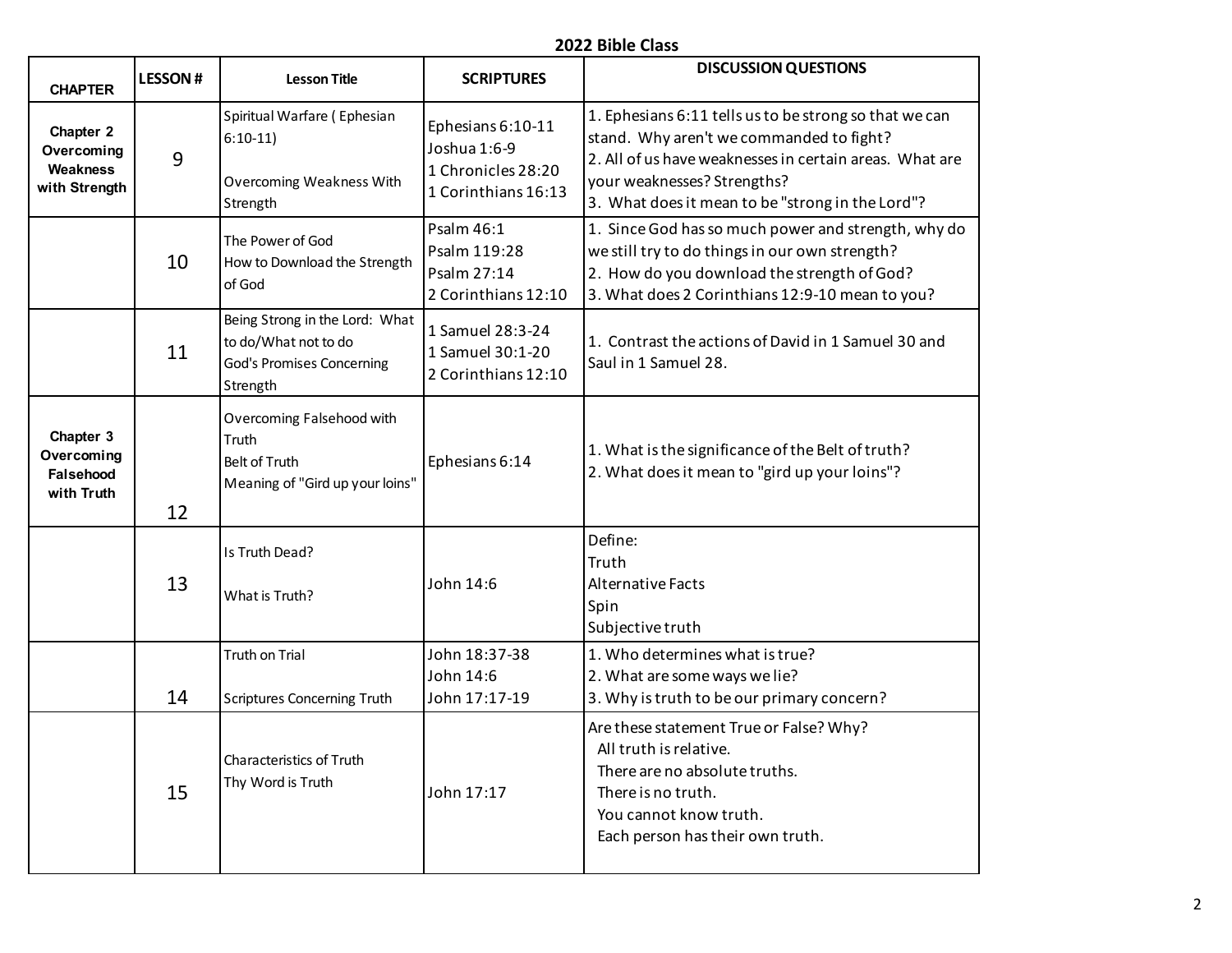| <b>CHAPTER</b>                                   | <b>LESSON#</b> | <b>Lesson Title</b>                                                                                                         | <b>SCRIPTURES</b>                                                                            | <b>DISCUSSION QUESTIONS</b>                                                                                                                                                                                                                                                                                                                                                                                                                                                                    |
|--------------------------------------------------|----------------|-----------------------------------------------------------------------------------------------------------------------------|----------------------------------------------------------------------------------------------|------------------------------------------------------------------------------------------------------------------------------------------------------------------------------------------------------------------------------------------------------------------------------------------------------------------------------------------------------------------------------------------------------------------------------------------------------------------------------------------------|
|                                                  | 16             | Relative Truth: Six Blind Men<br>and the ElephantThe Father of<br>Lies<br>We overcome Falsehood By.<br>3 Umpires (Optional) | Psalm 119:78<br>Proverbs 6:16-19                                                             | 1. Have you told a lie recently? Why? Could it have<br>been avoided?<br>2. Do you feel about lies the same way God does?                                                                                                                                                                                                                                                                                                                                                                       |
| Chapter 4<br>Overcoming<br><b>Evil with Good</b> | 17             | Overcoming Evil with Good<br>What is Evil?                                                                                  | Ephesians 6:14<br>Psalm 23:4<br>Isaiah 5:20<br>Genesis 2:17<br>Genesis 8:21<br>Matthew 15:19 | 1. What is evil?<br>2. Do you know someone that you would consider<br>evil? Why?                                                                                                                                                                                                                                                                                                                                                                                                               |
|                                                  | 18             | The Breastplate of<br>Righteousness<br>What is Righteousness?                                                               | Ephesians 6:14<br>Psalm 1:1-3<br>Psalm 106:3                                                 | 1. What is the purpose of a breastplate?<br>2. What is righteousness and why is righteousness<br>important to God?<br>3. What are the qualities of a righteous person?<br>4. What does self righteousness mean?                                                                                                                                                                                                                                                                                |
|                                                  | 19             | The Believer's Two Natures<br>How Do We Overcome the Evil<br>Within Us?                                                     | Romans 3:10-12<br>Romans <sub>7</sub><br>Romans 6:6                                          | 1. Are you surprised when you realize that you have<br>done something sinful? Why?                                                                                                                                                                                                                                                                                                                                                                                                             |
|                                                  | 20             | How to Overcome the Evil<br>Around Us<br>What Does it Mean to" Heap<br>Burning Coals" on Someone?                           | Romans 12:17-21<br>Matthew 5:9<br>Hebrews 12:14                                              | 1. Why is it difficult not to extract vengeance on those<br>who have hurt us?<br>2. What are some practical ways to live peaceably with<br>all people?<br>3. When have you personally witnessed repaying evil<br>with good? What was the results?<br>4. Think of a person who has wronged you. Have you<br>forgiven that person? Are you seeking vengeance<br>against that person in any way? What are some ways<br>you can respond to what they have done to you with<br>the goodness of God? |
| Chapter 5<br>Overcoming<br>Anxiety with<br>Peace | 21             | <b>Overcoming Anxiety With</b><br>Peace<br>What is Anxiety?<br>What Causes Your Anxiety?                                    | Ephesians 6:15<br>Philippians 4:6                                                            | 1. What is anxiety?<br>2. What are some sources of your anxiety?                                                                                                                                                                                                                                                                                                                                                                                                                               |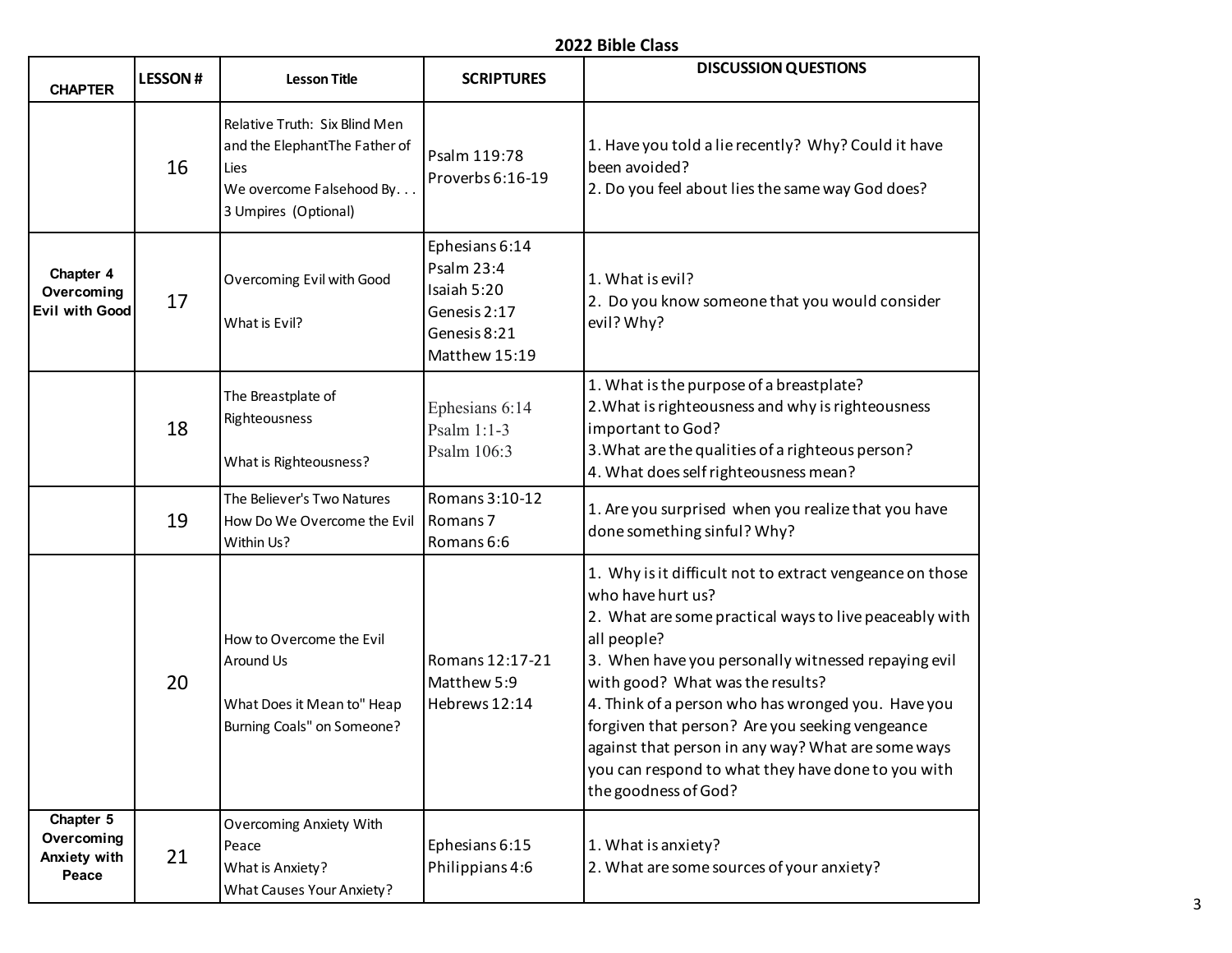| <b>CHAPTER</b>                                | <b>LESSON#</b> | <b>Lesson Title</b>                                                               | <b>SCRIPTURES</b>                                                         | <b>DISCUSSION QUESTIONS</b>                                                                                                                                                                                    |
|-----------------------------------------------|----------------|-----------------------------------------------------------------------------------|---------------------------------------------------------------------------|----------------------------------------------------------------------------------------------------------------------------------------------------------------------------------------------------------------|
|                                               | 22             | The Gospel of Peace<br>Peace With God comes Before<br>Peace of God                | Ephesians 6:15<br>Romans 5:10                                             | 1What is one thing you are worried or concerned about<br>right now? 2. How can you put on the shoes of peace<br>considering your concerns?<br>3. Why does the Bible say that we were enemies of God?           |
|                                               | 23             | Peace With God and the Peace<br>of God<br>Ways to Escape the Pressures<br>of Life | John 16:33<br>Romans 5:1<br>Philippians 4:7                               | 1. How would you explain the difference between peace<br>with God and the peace of God to a new believer in<br>Christ?<br>2. What do you do to eliminate the stressors in your<br>life that cause you anxiety? |
|                                               | 24             | God's Strategy - Examine<br>Yourself<br>How Are You Praying?                      | Philippians 4:6-9                                                         | 1. What are the greatest triggers you face each day that<br>threaten your personal peace?<br>2. How do you typically deal with those situations<br>when they arise?                                            |
|                                               | 25             | What Are You Thinking?                                                            | Philippians 4:6-9                                                         | 1. How do your relationships influence your thinking?                                                                                                                                                          |
|                                               | 26             | Who Are You Following?                                                            | Philippians 4:6-9                                                         | 1. How much time do you spend following people on<br>Facebook, Instagram, Twitter, YouTube, Pinterest,<br>TikTok, Clubhouse, Podcast or Blogs?<br>2. Does God get an equal amount of your time?                |
|                                               | 27             | Where Are You Living?                                                             | Matthew 6:34                                                              | 1. How many of your worries today are related to past<br>events and decisions?<br>2. How many are related to future possibilities of what<br>might happen?                                                     |
|                                               | 28             | <b>God's Promises Concerning</b><br>Peace                                         | John 16:33<br>1 Peter 5:7<br>Isaiah 26:3                                  | 1. What scripture gives you peace when you are<br>anxious?                                                                                                                                                     |
| Chapter 6<br>Overcoming<br>Fear with<br>Faith | 29             | Overcoming Fear With Faith<br><b>FEAR</b>                                         | Ephesians 6:16<br>1 John 4:18<br>John 3:20<br>Romans 13:3<br>1 Peter 3:14 | 1. Define fear<br>2. What are your fears?<br>3. What reactions do you have when you encounter the<br>things you fear?                                                                                          |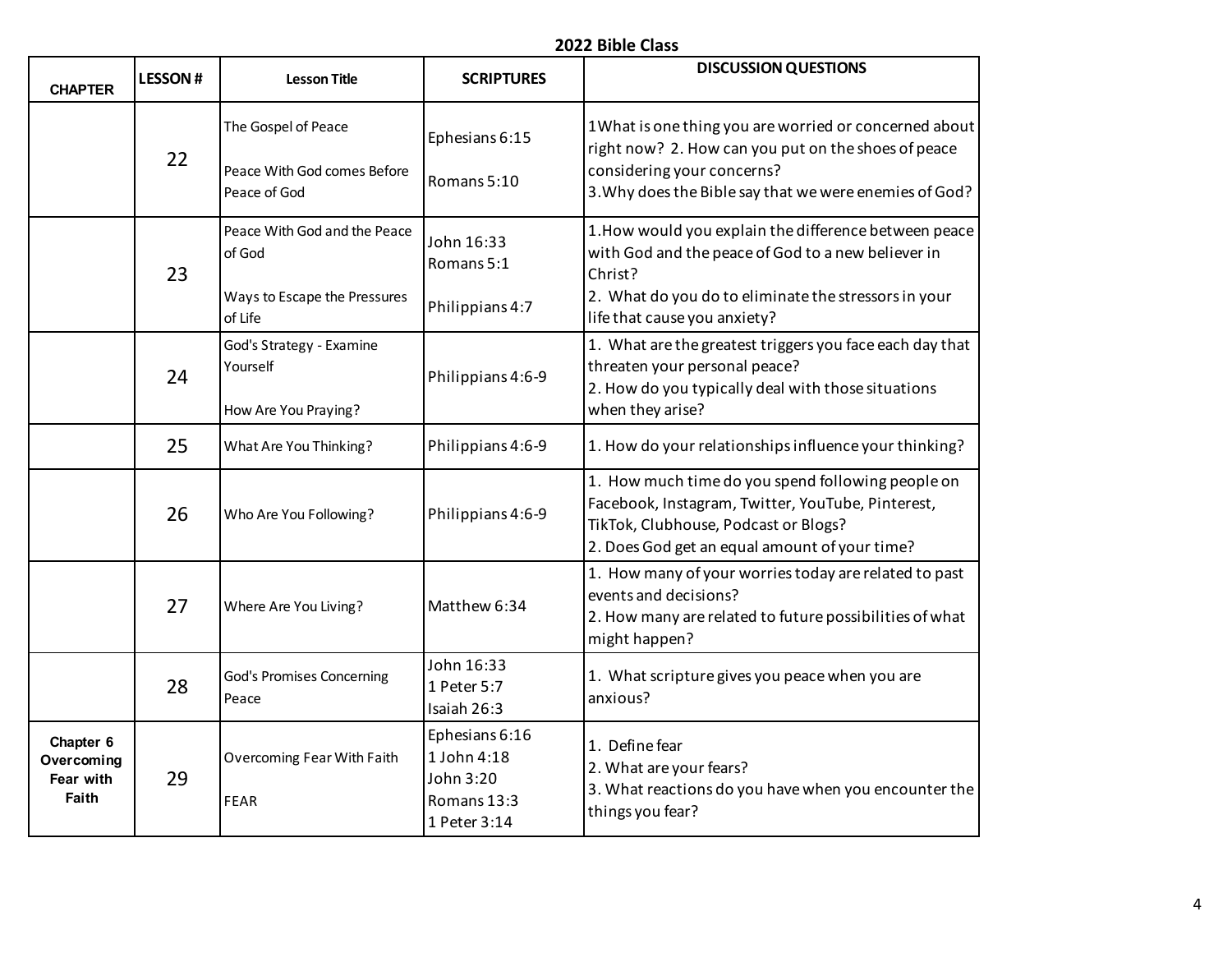| <b>CHAPTER</b>                                             | <b>LESSON#</b> | <b>Lesson Title</b>                                                                        | <b>SCRIPTURES</b>                                                         | <b>DISCUSSION QUESTIONS</b>                                                                                                                                                                                                                                                                                                                                |
|------------------------------------------------------------|----------------|--------------------------------------------------------------------------------------------|---------------------------------------------------------------------------|------------------------------------------------------------------------------------------------------------------------------------------------------------------------------------------------------------------------------------------------------------------------------------------------------------------------------------------------------------|
|                                                            | 30             | The Shield of Faith<br>Faith                                                               | Matthew 14:22-33<br>Hebrews 11:1<br>Romans 10:17<br>2 Corinthians 5:7     | 1. Why do you think Paul links faith to overcoming<br>fear?<br>2. Imagine being with the disciples in the boat during<br>the storm. Would you have been willing to walk on<br>water like Peter? Or would your fear have kept you in<br>the boat?<br>3. Why do you suppose Jesus sent His disciples ahead in<br>the boat when He knew the storm was coming? |
|                                                            | 31             | What Would it Take to Amaze<br>Jesus?<br>Why Did the Centurion's Faith<br>Amaze Jesus?     | Mark 6:5-6<br>Matthew 8:5-10<br>Luke 7:1-10                               | 1. Would Jesus be amazed by your faith?<br>2. When have you been able to help another believer<br>face their fears by reminding them of God's truth?                                                                                                                                                                                                       |
|                                                            | 32             | Strategies to Increase Our Faith<br><b>God's Promises Concerning</b><br>Faith              | Romans 10:17<br>Psalm 4:3<br>1 John 5:4<br>Psalm 18:25<br>Revelation 2:10 | 1. What kinds of thoughts tend to derail your faith?<br>Memories of past mistakes, self criticism, fear or<br>anxiety over the unexpected, or judgment from others?<br>Why?                                                                                                                                                                                |
| Chapter 7<br>Overcoming<br>Confusion<br><b>With Wisdom</b> | 33             | Overcoming Confusion with<br>Wisdom<br>Can You Think of a Time When<br>Jesus Was Confused? | Ephesians 6:17<br>1 Corinthians 1:6-16                                    | 1. What does it mean to be confused?<br>2. When was the last time you were confused about a<br>situation?<br>3. Do you think Jesus was ever in a state of confusion?                                                                                                                                                                                       |
|                                                            | 34             | The Helmet of Salvation<br>Difference Between Knowledge<br>and Wisdom                      | Ephesians 6:17                                                            | 1. What is the significance of the Helmet of Salvation?<br>2. If Paul was writing to believers why would he tell<br>them to put on salvation?<br>3. Explain the difference between knowledge and<br>wisdom?                                                                                                                                                |
|                                                            | 35             | What Scripture Says About<br>Wisdom<br>God's Wisdom is                                     | Proverbs 4:5<br>Proverbs 4:7<br>1 Corinthians 1:25<br>Romans 11:33        | 1. What differentiates Godly wisdom from man's<br>wisdom?                                                                                                                                                                                                                                                                                                  |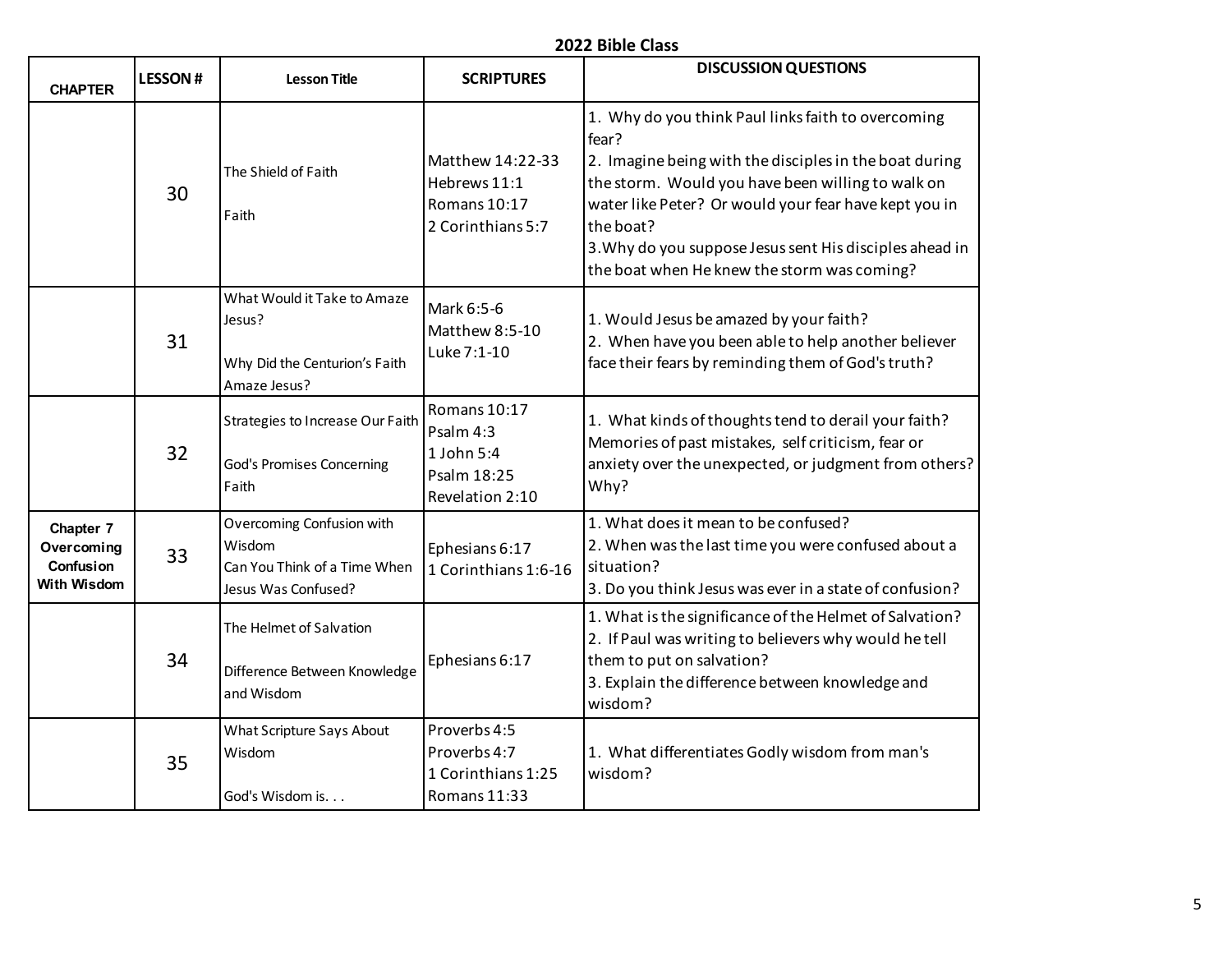| <b>CHAPTER</b>                                                 | <b>LESSON#</b> | <b>Lesson Title</b>                                                                                      | <b>SCRIPTURES</b>                                                                         | <b>DISCUSSION QUESTIONS</b>                                                                                                                                                                                                               |
|----------------------------------------------------------------|----------------|----------------------------------------------------------------------------------------------------------|-------------------------------------------------------------------------------------------|-------------------------------------------------------------------------------------------------------------------------------------------------------------------------------------------------------------------------------------------|
|                                                                | 36             | To Receive God's Wisdom You<br>Need to Prepare Your Mind                                                 | Proverbs 1:7<br>Proverbs 1:5<br>Proverbs 22:17<br>James 1:5<br>James 1:22                 | 1. Have you ever rejected Godly wisdom? What was the<br>result?                                                                                                                                                                           |
|                                                                | 37             | The Mind of Christ                                                                                       | 1 Corinthians 2:16<br>1 Peter 1:13<br>Colossians 3:2<br>2 Corinthians 10:5<br>Romans 12:2 | 1. What does it mean "to have the mind of Christ"?                                                                                                                                                                                        |
| Chapter 8<br>Overcoming<br><b>Temptation</b><br>with Scripture | 38             | <b>Overcoming Temptation With</b><br>Scripture<br>Temptation What Is It?<br>The Sword of the Spirit      | Ephesians 6:17b<br>1 Corinthians 10:13<br>Matthew 26:41<br>1 Timothy 6:9<br>Hebrews 4:12  | 1. Why does it seem that sin is so prevalent now?<br>2. What is the significance of the Sword of the Spirit<br>and what does it represent?<br>3. What is "temptation"? Is it the same for everyone?                                       |
|                                                                | 39             | Logos and Rhema<br>Satan Knows How to Deceive<br>Us                                                      | John 1:1<br>1 John 2:16                                                                   | 1. Does the strategy that Satan used with Adam and Eve<br>still work today?                                                                                                                                                               |
|                                                                | 40             | The Temptation of Jesus                                                                                  | Matthew 4:1-11                                                                            | 1. Does the strategy that Jesus used to rebuke Satan<br>still work today?<br>2. Have you tried that strategy? Did it work?                                                                                                                |
|                                                                | 41             | Three Ways to Use God's word<br>to Overcome Temptation<br><b>God's Promises Concerning</b><br>Temptation | Psalm 119:11<br>2 Corinthians 5:17<br>James 1:3<br>Hebrews 2:18                           | 1. What is one of your favorite verses or passages from<br>God's Word when you are having a hard day?<br>2. What particular verse or scripture can you cite<br>against the enemy the next time he tempts you in your<br>area of weakness? |